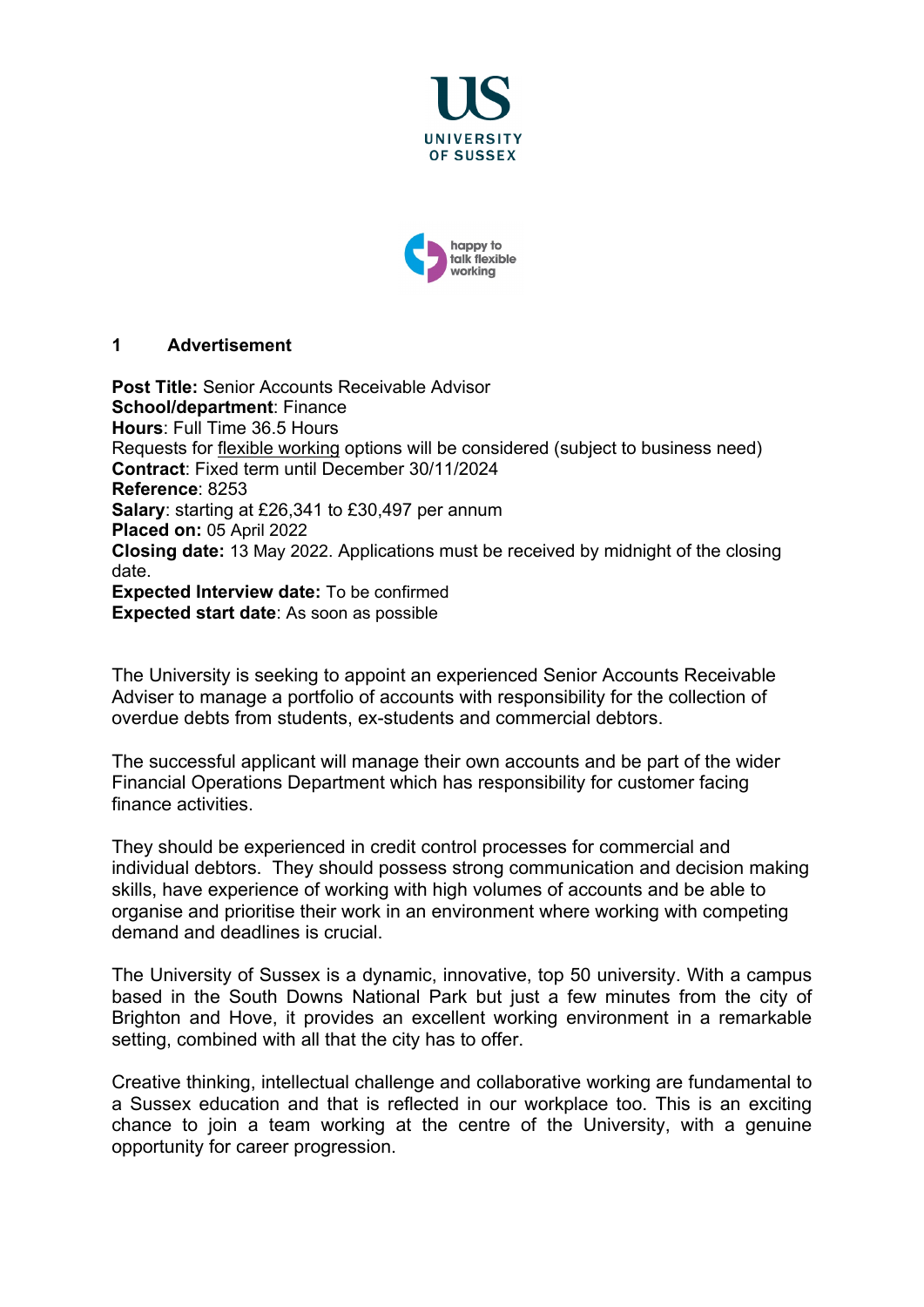Please contact Arlene Morton at [Arlene.morton@sussex.ac.uk](mailto:Arlene.morton@sussex.ac.uk) or 01273 873733 for informal enquiries.

For full details and how to apply see our [vacancies page](https://www.sussex.ac.uk/about/jobs)

*The University of Sussex values the diversity of its staff and students and we welcome applicants from all backgrounds.*

## **2. The Finance Division**

The Finance Division is led by the Director of Finance and comprises some 80 staff who provide high quality finance and procurement functions co-located with other professional services and senior management at Sussex House on the University campus at Falmer.

The Division's vision is to be recognised by our stakeholders as a reliable high quality provider of financial services enabling the success of the University.

The division provides advice and information on all financial matters to all schools and professional services at the University of Sussex. The University's annual budget is c£260m so the division plays a key role in managing budgets, forecasting and reporting as well as supporting the development of the University's existing capital and service portfolio. These portfolios include a complex and challenging range of strategically and financially significant projects to support the delivery of the University's ambitious strategy, Sussex 2025. This includes state of the art facilities for teaching and research, investment in IT systems to ensure delivery of a world class customer experience for our students and other innovative and sector leading projects.

The division is continually renewing itself and its ambitions to provide consistently high quality services to the University, equipping staff across the University with excellent financial literacy, capability, competence and confidence and supporting the achievement of value for money through improved processes and support, better access to suitable suppliers and improved commercial terms.

The Division has a strong commitment towards staff training and development including professional qualification study enabling all staff to fulfil their potential.

### **Job Description**

| Department: | Finance                                    |
|-------------|--------------------------------------------|
| Section:    | Financial Operations - Accounts Receivable |
| Location:   | <b>Sussex House</b>                        |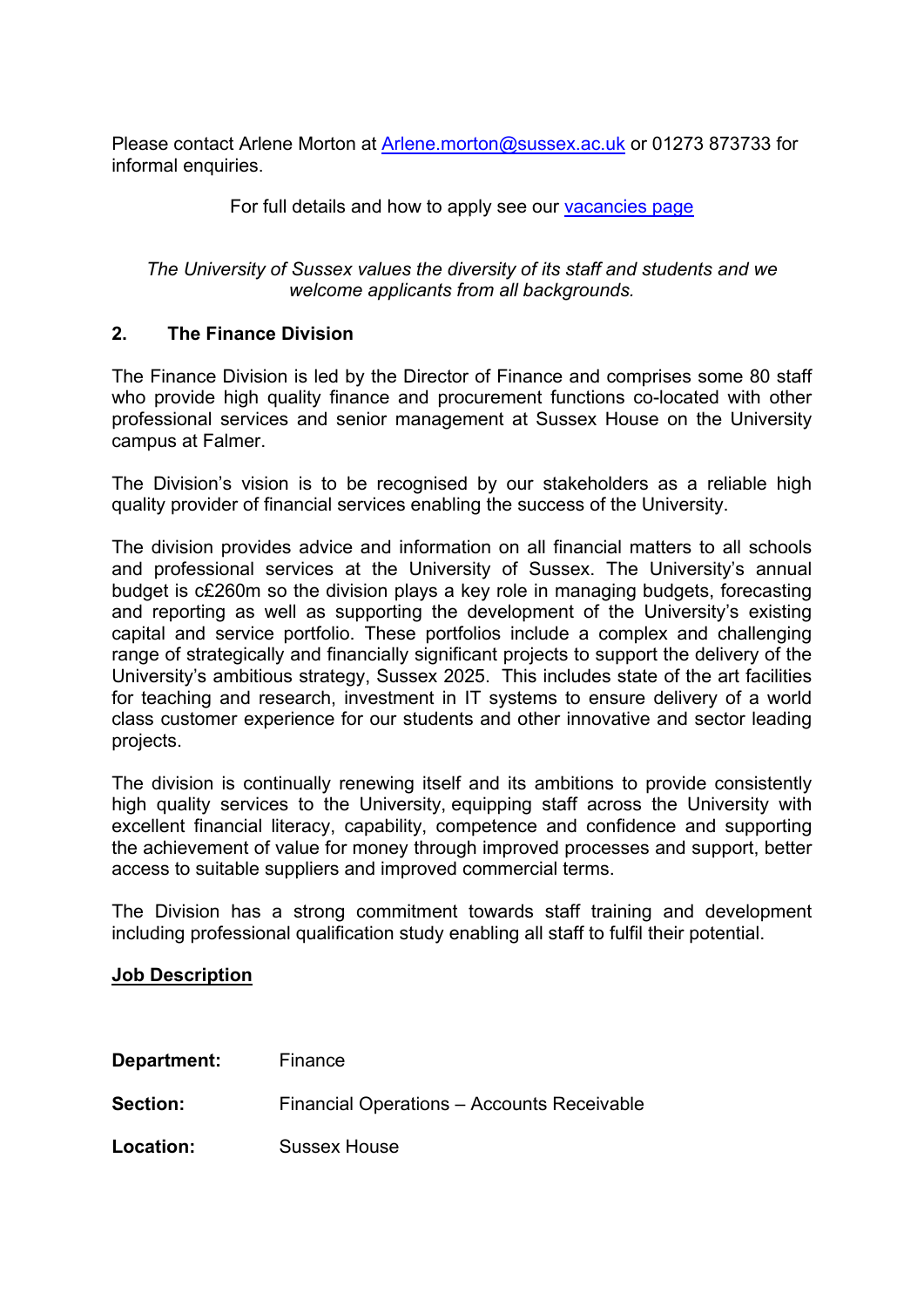**Grade:** 5

**Responsible to:** Accounts Receivable Supervisor

## **Purpose of the post:**

The purpose of the role is to provide an efficient and effective debt collection service by managing a portfolio of high profile debtor accounts which comprise student, exstudent, sponsor, commercial, staff and BSMS debtors. The role involves supporting the Accounts Receivable Supervisor in the management of the team and in the development of processes and procedures. Reducing debt in accordance with department targets and key performance indicators and improving the University's cash flow are other important elements as is liaising with internal and external contacts in order to resolve queries, disputes and recover funds. Working within a team, providing assistance to team members and working collaboratively with the wider Financial Operations team.

### **Key Responsibilities:**

- **Providing an efficient & effective debt collection service**
- **Supporting the Supervisor in the management of the team**
- **Liaison with internal departments in order to manage student debt collection**
- **Liaison with external organisations**
- **Production of reports, analysis of information & maintenance of systems**
- **Implementing Processes & Procedures**
- **Providing support to the Financial Operations Team**

### **Providing an efficient & effective debt collection service**

- $\circ$  To be responsible for the debt recovery on a portfolio of accounts, (students, exstudents, sponsors, commercial, staff, BSMS) using collection processes via telephone, letter and email in order to recover funds due to the University. To plan, prioritise and organise their workload to ensure that Key Performance Indicators and targets are achieved. To determine the most appropriate course of action required and the level of severity when payment is not received.
- $\circ$  To achieve a targeted reduction of outstanding debts in accordance with University policies, procedures and key performance indicators and locally set priorities.
- o To conduct regular review meetings with commercial customers in order to discuss methods of billing, resolve invoicing queries and establish working relationships that will result in the payment of invoices on time and to terms.
- $\circ$  To produce system generated debt letters in order to ensure that debtors are aware of their outstanding liability and that all queries, complaints and reasons for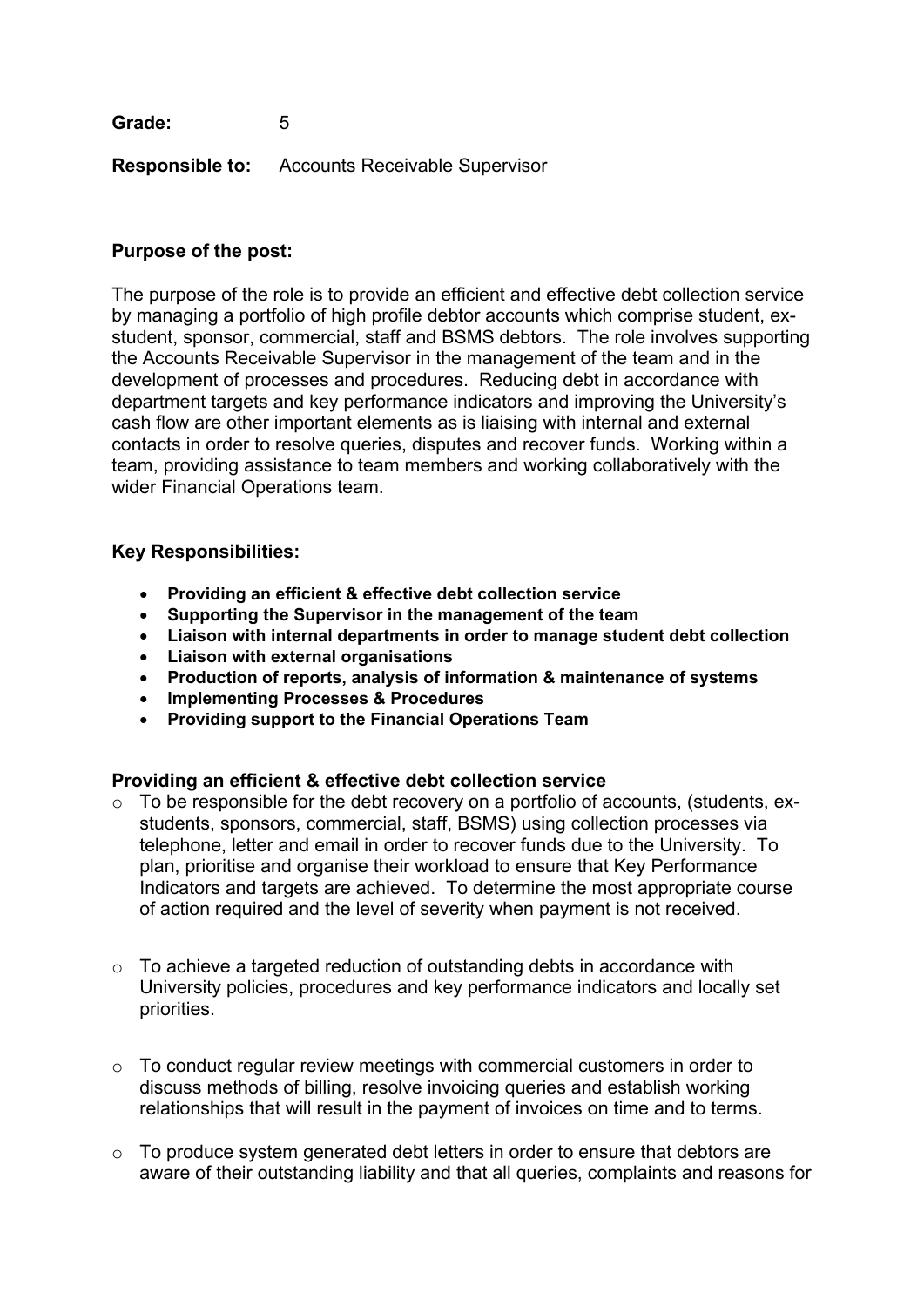non-payment are resolved. To delegate work within the team to ensure that tasks are completed and work is allocated appropriately and letters are issued to the agreed timetable.

- $\circ$  To create bespoke letters that explain the University's position on a case to a debtor; to resolve disputes and recover overdue income.
- $\circ$  To make decisions on the appropriate course of action to take when dealing with debtors. In the case of student and ex-student debtors, taking into account the sensitive nature of some student situations, considering the University's duty of care, possible outcomes, likelihood of success and potentially adverse impact on the University's reputation if an inappropriate course of action is taken.
- o To conduct discussions with students in financial difficulty in order to assess their ability to pay debts. To meet students (and their parents, guardians, sponsors) in order to resolve debt issues, referring them to the appropriate area such as the Student Life Centre if support is required.
- o To manage situations where international students need assistance in understanding the payment process and English is not their first language.
- $\circ$  To be responsible for the resolution of queries received via telephone, e-mail and in person within defined timescales in order to maximise payment efficiency.
- $\circ$  To identify situations where sponsors have not paid fees on behalf of students and notify students of the impact of this. To transfer unpaid invoices from sponsor liability to student liability, confirming action with senior team members and ensuring that the appropriate notification to both sponsor and student is completed within agreed timelines.
- o To conduct initial assessments of debtors to determine their ability to pay debts as a basis for any repayment plan.
- o To arrange and administer repayment plans.
- o To monitor receipt of monies owing and review the suitability of plans regularly.
- o To confirm in writing the arrangements for the payment of debts.
- o To recommend cases that should be forwarded to Collection Agents or Tracing Agents in order to recover monies due, and to prepare appropriate case paperwork.
- $\circ$  To assess cases and make recommendations as to which should be submitted for legal action or write off, ensuring that documentation is provided to support the case.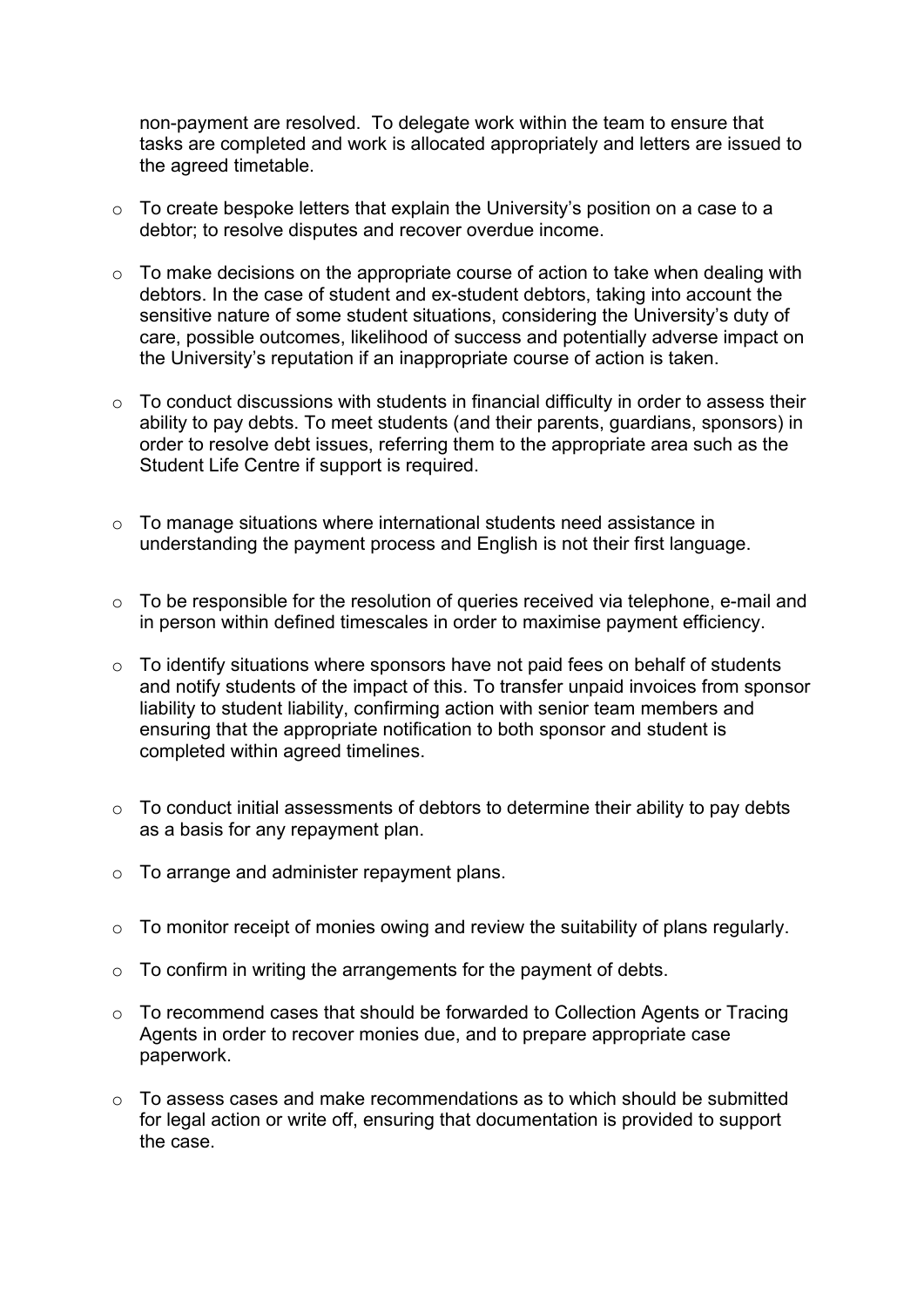o To process refund requests.

## **Supporting the Supervisor in the management of the team**

- $\circ$  To act as the first point of contact for queries originating from the grade 4 team member and queries escalated by Student Accounts. To assist the Accounts Receivable Supervisor in the management of team members and provide input into feedback and performance data.
- $\circ$  To provide advice, support and guidance to other team members delegating work and helping ensure that work is completed in accordance with department key performance indicators.
- o To take responsibility for specific tasks delegated by the Supervisor as the need arises.

### **Liaison with internal departments in order to manage student debt**

- o To liaise with Student Accounts, Student Life Centre and Student Sytems and Records office in order to schedule student debt collection activity that will impact on these areas. Examples of this activity include:
	- Action to block access or to withdraw students on grounds of debt.
	- Action to prevent students graduating on grounds of debt.
	- Action to withdraw international students resulting in the withdrawal of a Visa and permission to remain in the UK.
- $\circ$  To refer students who require medical or pastoral care in order to help remedy situations that may have impacted their ability to make payment to the University.
- o To regularly contact other University departments such as Housing and The Library in order to resolve queries and disputes around student bills.
- o To attend graduation ceremonies on a rotational basis in order to manage any student debt related queries that may arise.
- o To meet with non-finance personnel in order to explain processes and procedures thus improving their knowledge and developing relationships.

### **Liaison with External Organisations**

- o To liaise effectively with University Collection Agents to instruct them to trace absconded debtors in the UK and overseas or to instruct them to recover debts or commence legal action.
- o To agree courses of action, resolve queries, determine the likelihood of debt recovery.
- o To provide relevant paperwork and represent the University in court should legal action be instigated.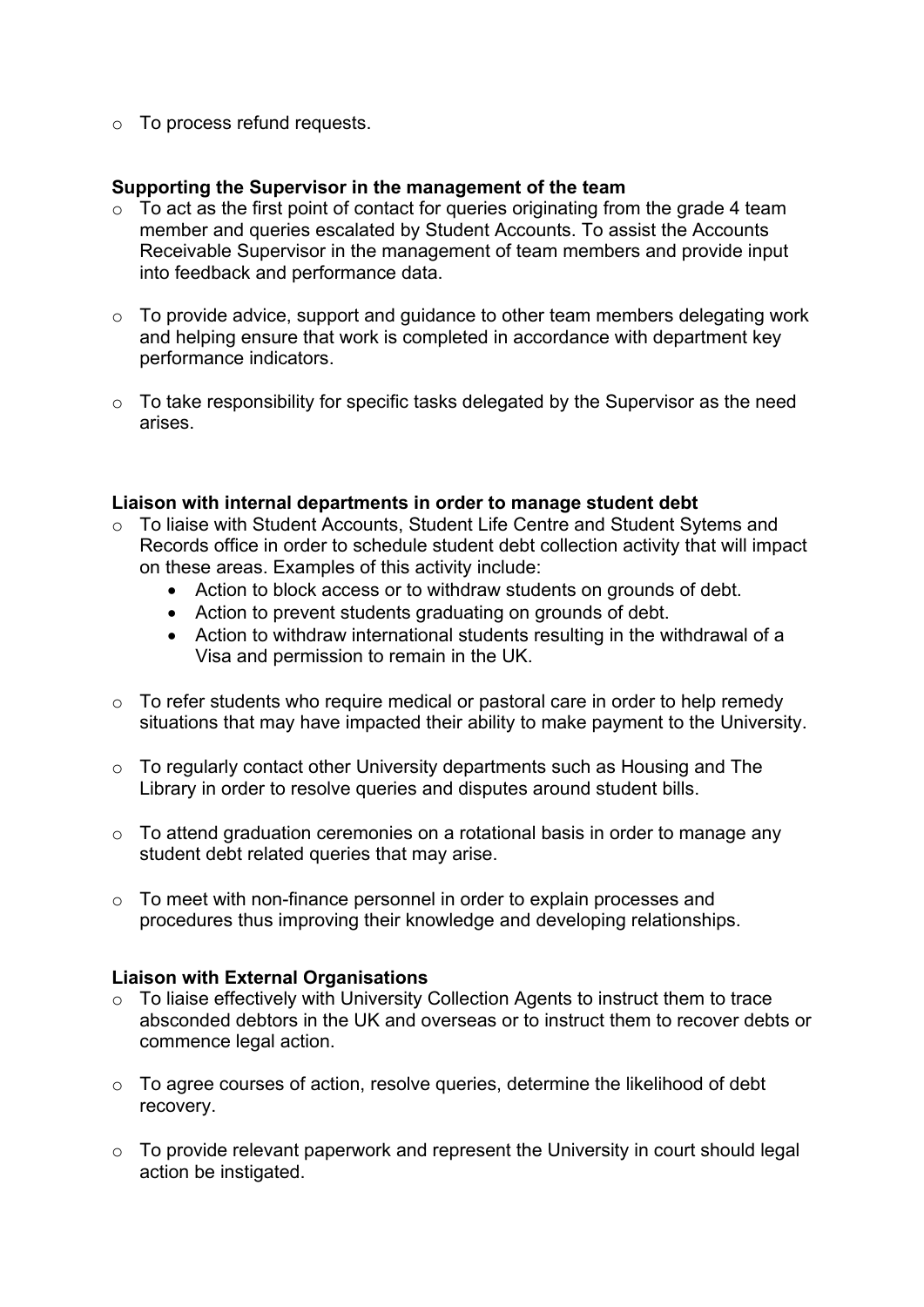- o To set up and administer BSMS student rent agreements and collect payments in accordance with payment plans. To contact BSMS students in the event of default and liaise with the Housing Department in the event that a Notice to Quit is necessary.
- o To communicate effectively with student sponsors from the UK and overseas in order to resolve billing issues that may be impacting the payment of a significant number of students' fees.

### **Production of reports, analysis of information & maintenance of systems**

- o To generate weekly reports identifying the unpaid debtors within their own and team portfolios so that accounts can be worked.
- $\circ$  To analyse a portfolio of accounts and identify those that require bespoke activities such as high profile cases; small balance debts that will require a specific approach or accounts with aged credit balances that may be indicative of a process issue.
- o To analyse Income and Expenditure reports and cash flow information for debtors to determine the appropriateness of repayment proposals. To ensure that information provided by debtors is supported and that repayment proposals are realistic.
- $\circ$  To assist in the development of system processes, including systems testing, as required by the Supervisor.
- o To maintain system information and related records, working with attention to detail and accuracy and in a manner compliant with the Data Protection Act.
- o To maintain a computer based diary notes system to accurately record all communications activity.

#### **Implementing Processes & Procedures**

- $\circ$  To support the Accounts Receivable Supervisor in the regular review, development and implementation of processes and procedures relating to the management and collection of debt.
- o To ensure that payments are accurately allocated in accordance with defined timescales and procedures and that transactions and adjustments are made to accounts accurately.
- o To provide input into projects and key tasks, working collaboratively in order to review processes and procedures. To take responsibility for key pieces of work and for providing direction to junior project team members. To provide feedback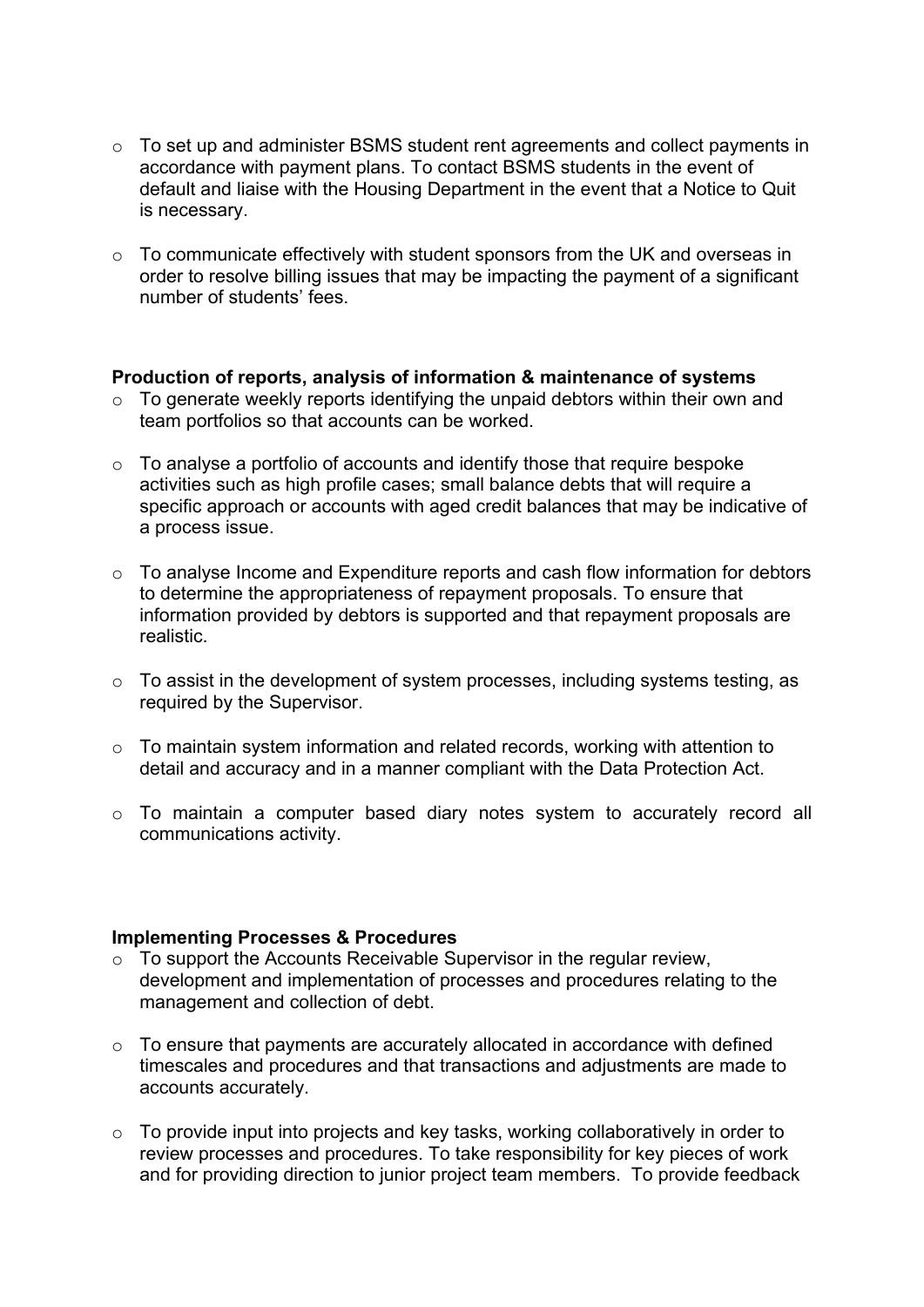to the Accounts Receivable Supervisor on outcomes, recommendations and progress.

## **To provide support to the Financial Operations Team**

- $\circ$  To induct new starters and provide training support ensuring that they are aware of policies and procedures and that feedback on progress is provided to the team Supervisor.
- o At peak times provide counter support to the Student Accounts team in order to serve students visiting with queries, explain payments processes, set up payment plans and take payments.
- o To carry out other duties as requested by the Accounts Receivable Supervisor.
- $\circ$  This job description sets out current duties of the post that may vary from time to time without changing the general character of the post or the level of responsibility entailed.

### **Person Specification**

## **Skills/Abilities**

|                                                                                                          | <b>Essential</b> | <b>Desirable</b> |
|----------------------------------------------------------------------------------------------------------|------------------|------------------|
| Able to understand team objectives, providing assistance<br>and contribution to ensure that they are met | X                |                  |
| Able to deliver, and contribute to the writing of, coaching and                                          |                  |                  |
| training sessions for team members to help ensure that                                                   | X                |                  |
| collective required knowledge is complete.                                                               |                  |                  |
| Able to proactively contribute to the delivery of change with                                            | $\mathsf{X}$     |                  |
| minimal disruption to current business.                                                                  |                  |                  |
| Able to consistently achieve targets through providing                                                   |                  |                  |
| guidance to the team, requiring effective, timely and                                                    | X                |                  |
| frequent, explanation, communication and interaction                                                     |                  |                  |
| Strong organisational skills, a pro-active approach, with an                                             |                  |                  |
| ability to prioritise and organise competing demands and                                                 | $\mathsf{X}$     |                  |
| achieve deadlines for self and others                                                                    |                  |                  |
| An ability to read, understand, interpret and disseminate                                                | X                |                  |
| sometimes complex financial information.                                                                 |                  |                  |
| Able to produce and interpret accurate statistical reports                                               | $\mathsf{X}$     |                  |
| Excellent oral and written communication skills. An ability to                                           |                  |                  |
| deal with people in face to face situations calmly,                                                      | X                |                  |
| courteously and professionally, setting an example for others                                            |                  |                  |
| An ability to evaluate situations, to use initiative and                                                 |                  |                  |
| contribute to the resolution of problems where the optimal                                               | X                |                  |
| solution may not be immediately apparent and to make                                                     |                  |                  |
| commercial decisions                                                                                     |                  |                  |
| An ability to prioritise competing demands for self and others                                           | X                |                  |
| in a high volume environment, working to deadlines and                                                   |                  |                  |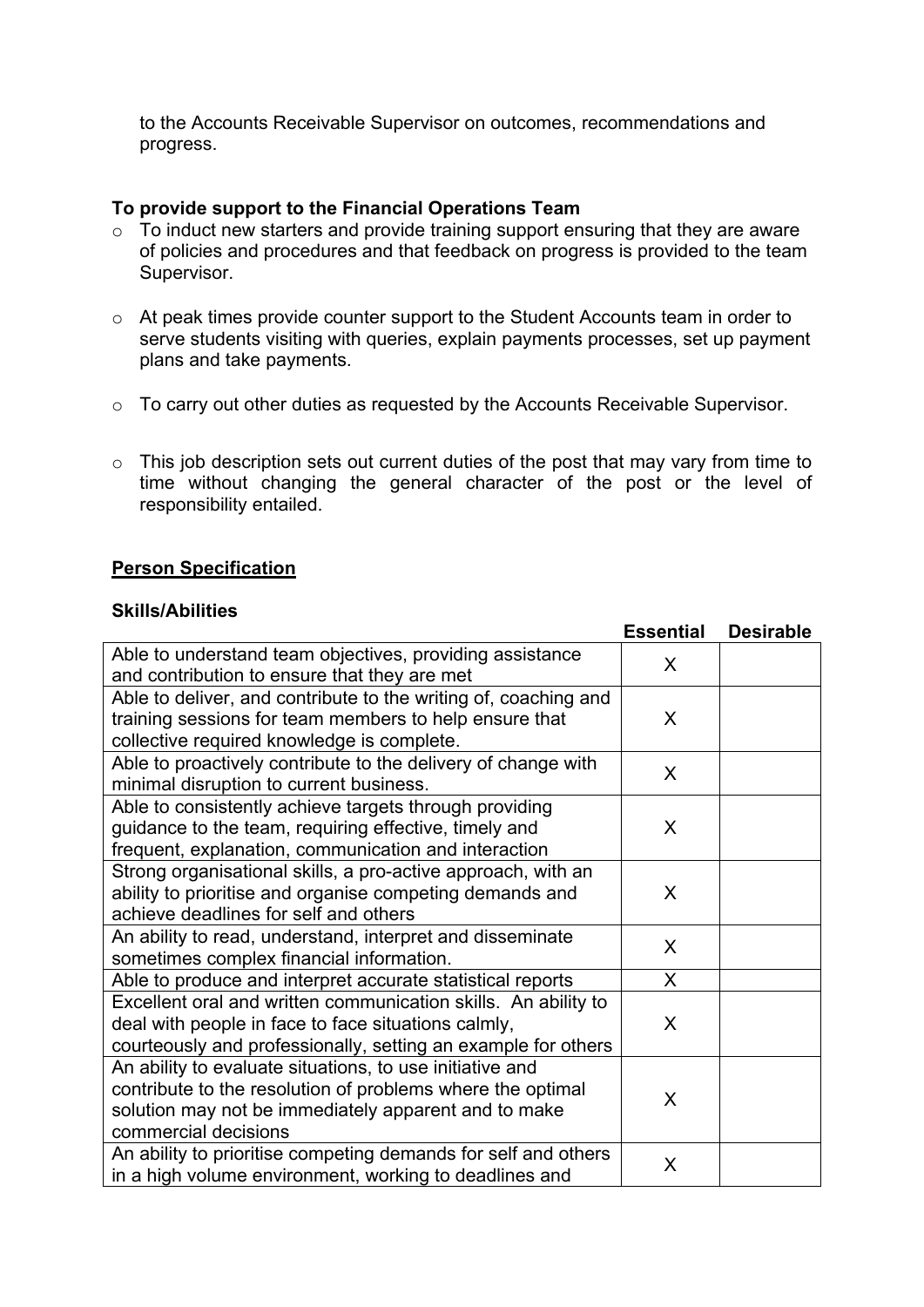| targets with high levels of accuracy and attention to detail |  |
|--------------------------------------------------------------|--|

# **Knowledge**

| Demonstrable current knowledge of the Higher Education                                                                                                                                                 |   |  |
|--------------------------------------------------------------------------------------------------------------------------------------------------------------------------------------------------------|---|--|
| sector                                                                                                                                                                                                 |   |  |
| A working knowledge of relevant student support regulations                                                                                                                                            | x |  |
| Knowledge of the principles of credit control, consumer and<br>commercial debt collection, litigation processes, relevant<br>processes for the collection of consumer and commercial<br>debt.          | x |  |
| Knowledge of the operation of the Agresso Finance System,<br>or similar multi user financial computer systems                                                                                          |   |  |
| Knowledge of relevant external regulations, i.e. Data<br>Protection Act, Payment Card Industry Data Security<br>Standards (PCI DSS) and regulatory / advisory bodies such<br>as Office of Fair Trading | x |  |

## **Qualifications**

## **Personal Attributes**

| Approachable, tactful, and able to effectively deal with all<br>level of enquiries both from within and outside of the team,<br>with professionalism | X |  |
|------------------------------------------------------------------------------------------------------------------------------------------------------|---|--|
| Pro-active, self-motivated and results orientated self-starter                                                                                       | X |  |
| Organised and capable of meeting agreed priorities<br>efficiently and accurately                                                                     | X |  |
| Comfortable working with high volumes of work and<br>attendant pressures.                                                                            | X |  |
| Positively responsive to change and supportive of the<br>management of change                                                                        | X |  |
| Reliable, honest and committed to maintaining confidentiality                                                                                        | X |  |
| Able to operate efficiently and collaboratively within a team<br>to ensure deadlines and targets are achieved.                                       | X |  |
| A willingness to work flexibly to meet deadlines                                                                                                     | X |  |
| Creative problem solver with enthusiasm for developing and<br>delivering new initiatives to achieve service improvements                             | X |  |

## **Experience**

| Successful experience of providing guidance to colleagues to |  |
|--------------------------------------------------------------|--|
| deliver agreed outcomes                                      |  |